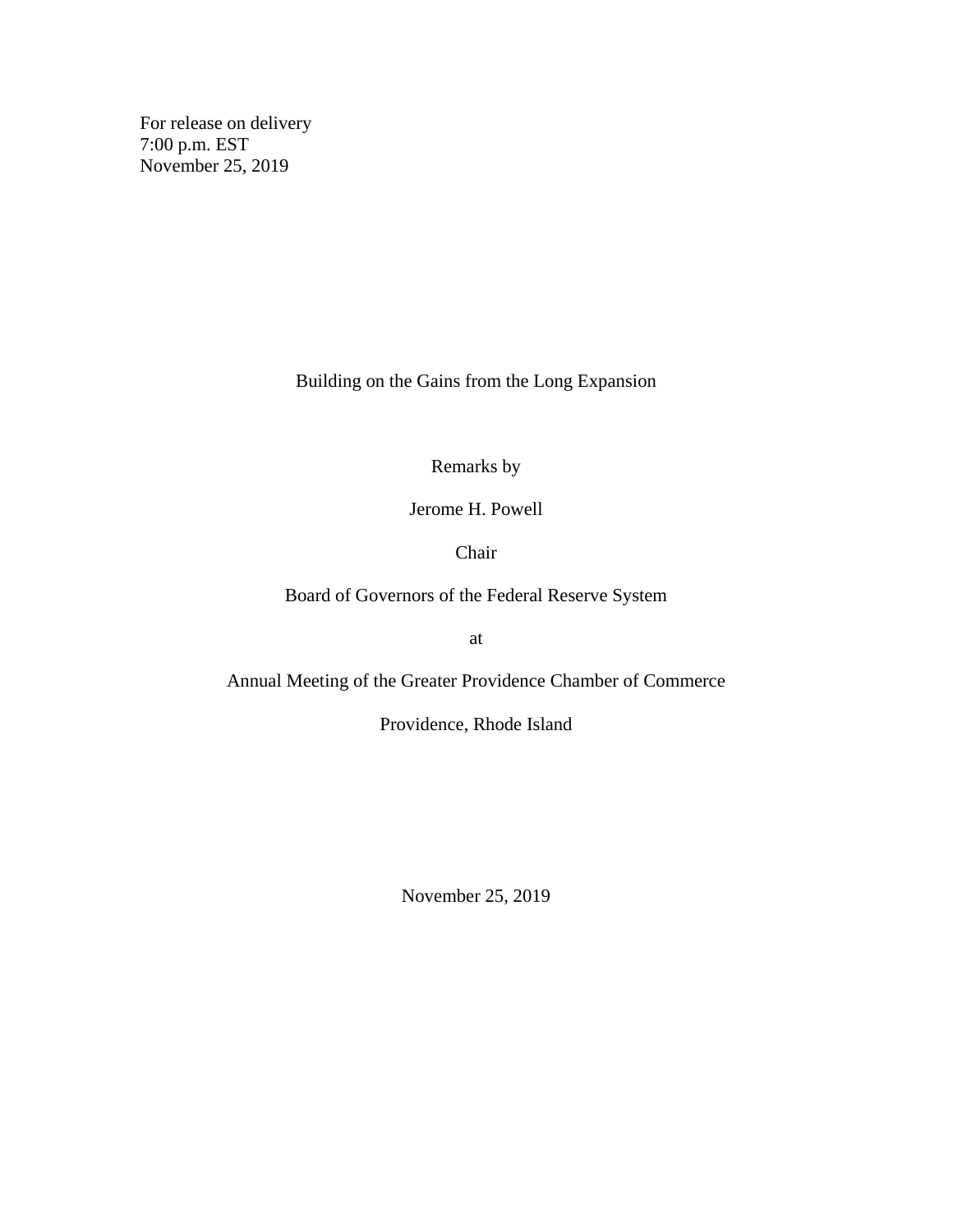Over the past year, my colleagues and I on the Federal Open Market Committee (FOMC) have been conducting a first-ever public review of how we make monetary policy. As part of that review, we held *Fed Listens* events around the country where representatives from a wide range of groups have been telling us how the economy is working for them and the people they represent and how the Federal Reserve might better promote the goals Congress has set for us: maximum employment and price stability. We have heard two messages loud and clear. First, as this expansion continues into its 11th year—the longest in U.S. history—economic conditions are generally good. Second, the benefits of the long expansion are only now reaching many communities, and there is plenty of room to build on the impressive gains achieved so far.

These themes show through in many ways in official statistics. For example, more than a decade of steady advances has pushed the jobless rate near a 50-year low, where it has remained for well over a year. But the wealth of middle-income families savings, home equity, and other assets—has only recently surpassed levels seen before the Great Recession, and the wealth of people with lower incomes, while growing, has yet to fully recover.<sup>[1](#page-1-0)</sup>

Fortunately, the outlook for further progress is good: Forecasters are generally predicting continued growth, a strong job market, and inflation near 2 percent. Tonight I will begin by discussing the Fed's policy actions over the past year to support the favorable outlook. Then I will turn to two important opportunities for further gains from

<span id="page-1-0"></span><sup>1</sup> These wealth calculations are from the Federal Reserve's Distributional Financial Accounts (DFAs). For more details on the DFAs, see Michael Batty, Joseph Briggs, Karen Pence, Paul Smith, and Alice Volz (2019), "The Distributional Financial Accounts," FEDS Notes (Washington: Board of Governors of the Federal Reserve System, August 30), [https://www.federalreserve.gov/econres/notes/feds-notes/the](https://www.federalreserve.gov/econres/notes/feds-notes/the-distributional-financial-accounts-20190830.htm)[distributional-financial-accounts-20190830.htm.](https://www.federalreserve.gov/econres/notes/feds-notes/the-distributional-financial-accounts-20190830.htm) To view or download the data, see the interactive visualization tool at [https://www.federalreserve.gov/releases/z1/dataviz/dfa/index.html.](https://www.federalreserve.gov/releases/z1/dataviz/dfa/index.html)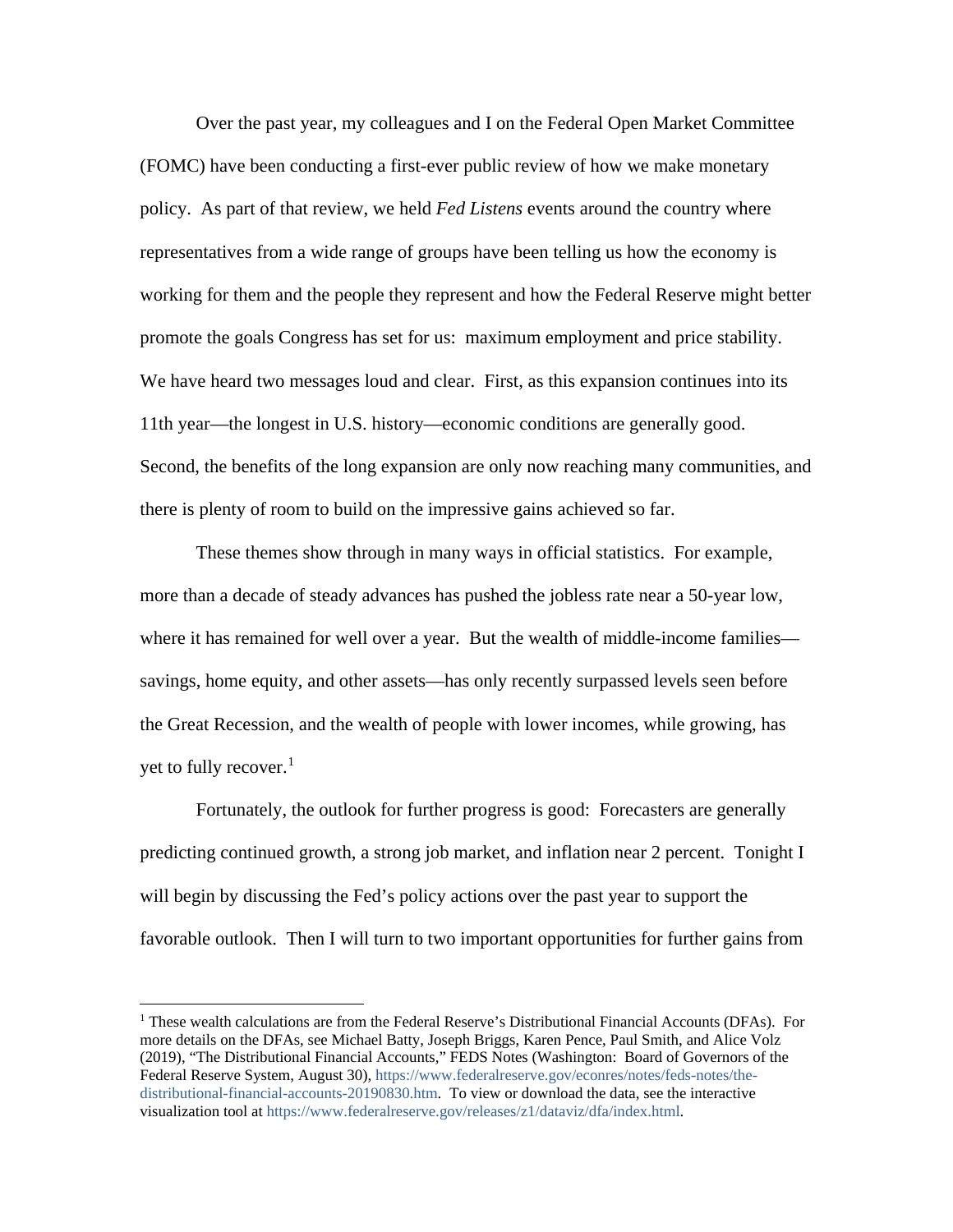this expansion: maintaining a stable and reliable pace of 2 percent inflation and spreading the benefits of employment more widely.

#### **Monetary Policy and the Economy in 2019**

We started 2019 with a favorable outlook, and over the year the outlook has changed only modestly in the eyes of many forecasters (figure 1). For example, in the Survey of Professional Forecasters, the forecast for inflation is a bit lower, but the unemployment forecast is unchanged and the forecast for gross domestic product (GDP) is nearly unchanged.<sup>[2](#page-2-0)</sup> The key to the ongoing favorable outlook is household spending, which represents about 70 percent of the economy and continues to be strong, supported by the healthy job market, rising incomes, and solid consumer confidence.

While events of the year have not much changed the outlook, the process of getting from there to here has been far from dull. I will describe how we grappled with incoming information and made important monetary policy changes through the year to help keep the favorable outlook on track.

As the year began, growth appeared robust, but the economy faced some risks flowing mainly from weakening global economic growth and trade developments. Foreign growth, which slipped in the second half of last year, slid further as 2019 progressed. While weaker foreign growth does not necessarily translate into similar weakness here, it does hurt our exporters and presents a risk that the weakness may spread more broadly. At the same time, business contacts around the country have been telling us that trade-related uncertainties are weighing on their decisions. These global developments have been holding back overall economic growth. Manufacturing output,

<span id="page-2-0"></span><sup>&</sup>lt;sup>2</sup> The projections of FOMC participants as reported in the Summary of Economic Projections show a similar change.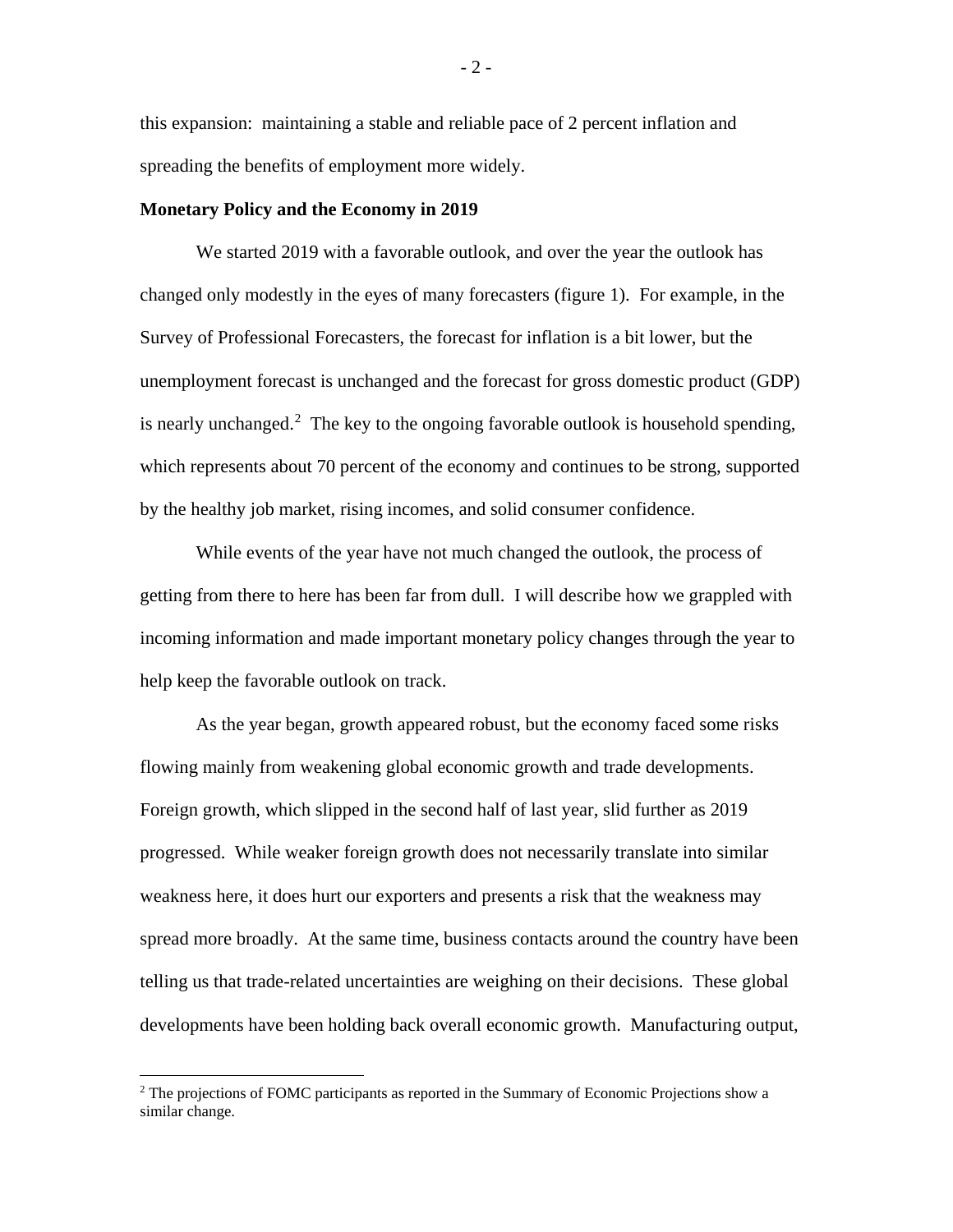which had only recently surpassed its level before the Great Recession, has declined this year and is again below its pre-recession peak. Business investment has also weakened.

In addition, inflation pressures proved unexpectedly muted this year. After remaining close to our symmetric 2 percent objective for much of last year, inflation is now running below 2 percent. Some of the softness in overall inflation is the result of a fall in oil prices and should not affect inflation going forward. But core inflation—which omits volatile food and energy prices—is also running somewhat below 2 percent.

The main themes of our deliberations this year have been a continuing favorable outlook founded on strength in the household sector, with a few yellow flags including muted inflation and weakness in manufacturing. In addition, global growth and trade have presented ongoing risks and uncertainties. We also faced some less prominent factors that always confront policymakers. Specifically, we never have a crystal clear real-time picture of how the economy is performing. In addition, the precise timing and size of the effects of our policy decisions cannot be known in real time.

In August, the Bureau of Labor Statistics previewed a likely revision to its count of payroll job creation for the 12 months ended March 2019. The preview indicated that job gains over that period were about half a million lower than previously reported. On a monthly basis, job gains were likely about 170,000 per month, rather than 210,000. While this news did not dramatically alter our outlook, it pointed to an economy with somewhat less momentum than we had thought. $3$ 

- 3 -

<sup>&</sup>lt;sup>3</sup> The Fed's real-time assessment of job growth this year is discussed in Jerome H. Powell (2019), "Data-Dependent Monetary Policy in an Evolving Economy," speech delivered at "Trucks and Terabytes: Integrating the 'Old' and 'New' Economies," the 61st Annual Meeting of the National Association for Business Economics, Denver, Colorado, October 8,

[https://www.federalreserve.gov/newsevents/speech/powell20191008a.htm.](https://www.federalreserve.gov/newsevents/speech/powell20191008a.htm)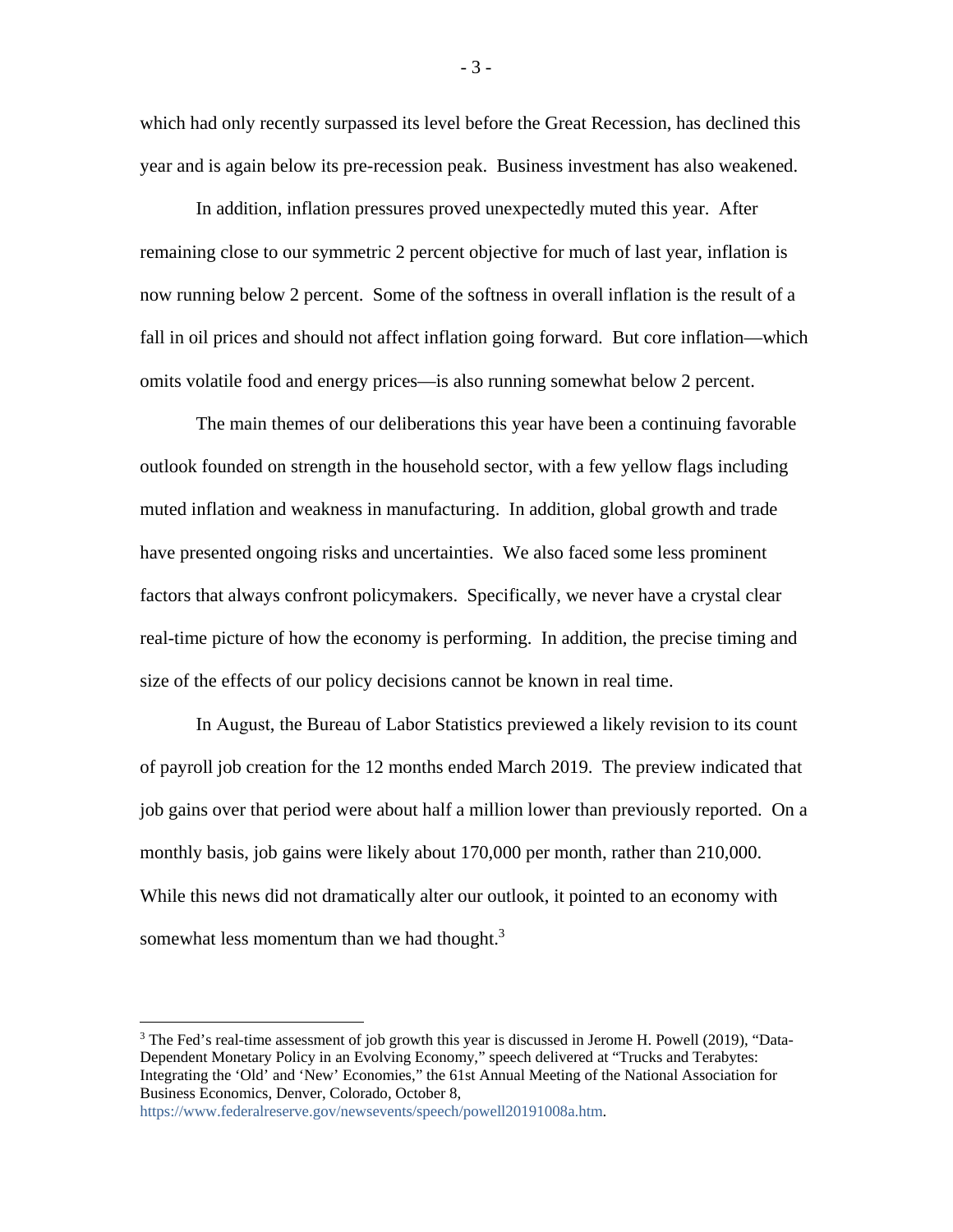Uncertainty about how our policies are affecting the economy also entered our discussions. As you know, we set our policy interest rate to achieve our goals of maximum employment and stable prices. In doing so, we often refer to certain benchmarks. One of these is the interest rate that would be neutral—neither restraining the economy nor pushing it upward. We call that rate "r\*" (pronounced "r star"). A policy rate above r\* would tend to restrain economic activity, while a setting below r\* would tend to speed up the economy. A second benchmark is the natural rate of unemployment, which is the lowest rate of unemployment that would not create upward pressure on inflation. We call that rate "u\*" (pronounced "u star"). You can think of r\* and u\* as two of the main stars by which we navigate. In an ideal world, policymakers could rely on these stars like mariners before the advent of GPS. But, unlike celestial stars on a clear night, we cannot directly observe these stars, and their values change in ways that are difficult to track in real time. Standard estimates of r\* and u\* made by policymakers and other analysts have been falling since 2012 (figure 2). Since the end of last year, incoming data—especially muted inflation data—prompted analysts inside and outside the Fed to again revise down their estimates of  $r^*$  and  $u^*$ .<sup>[4](#page-4-0)</sup> Taken at face value, a lower r\* would suggest that monetary policy is providing somewhat less support for employment and inflation than previously believed, and the fall in u\* would suggest that the labor market was less tight than believed.<sup>[5](#page-4-1)</sup> Both could help explain the weakness in

<span id="page-4-0"></span> $4$  Averaging across the estimates in figure 2, the estimates of  $r^*$  are down 0.3 percentage point and those of u\* are down 0.2 percentage point.

<span id="page-4-1"></span><sup>&</sup>lt;sup>5</sup> Taken literally, the revised estimates of the stars would, by standard rules of thumb, call for a somewhat lower federal funds rate. For example, using the Taylor (1993) rule and using Okun's law to state the rule in terms of the unemployment gap with a coefficient of 1 instead of the output gap with a coefficient of 0.5, the shift in r\* and u\* would call for a 50 basis point reduction in the federal funds rate. John B. Taylor (1993), "Discretion versus Policy Rules in Practice," *Carnegie-Rochester Conference Series on Public Policy,* vol. 39 (December) (New York: Elsevier), pp. 195–214.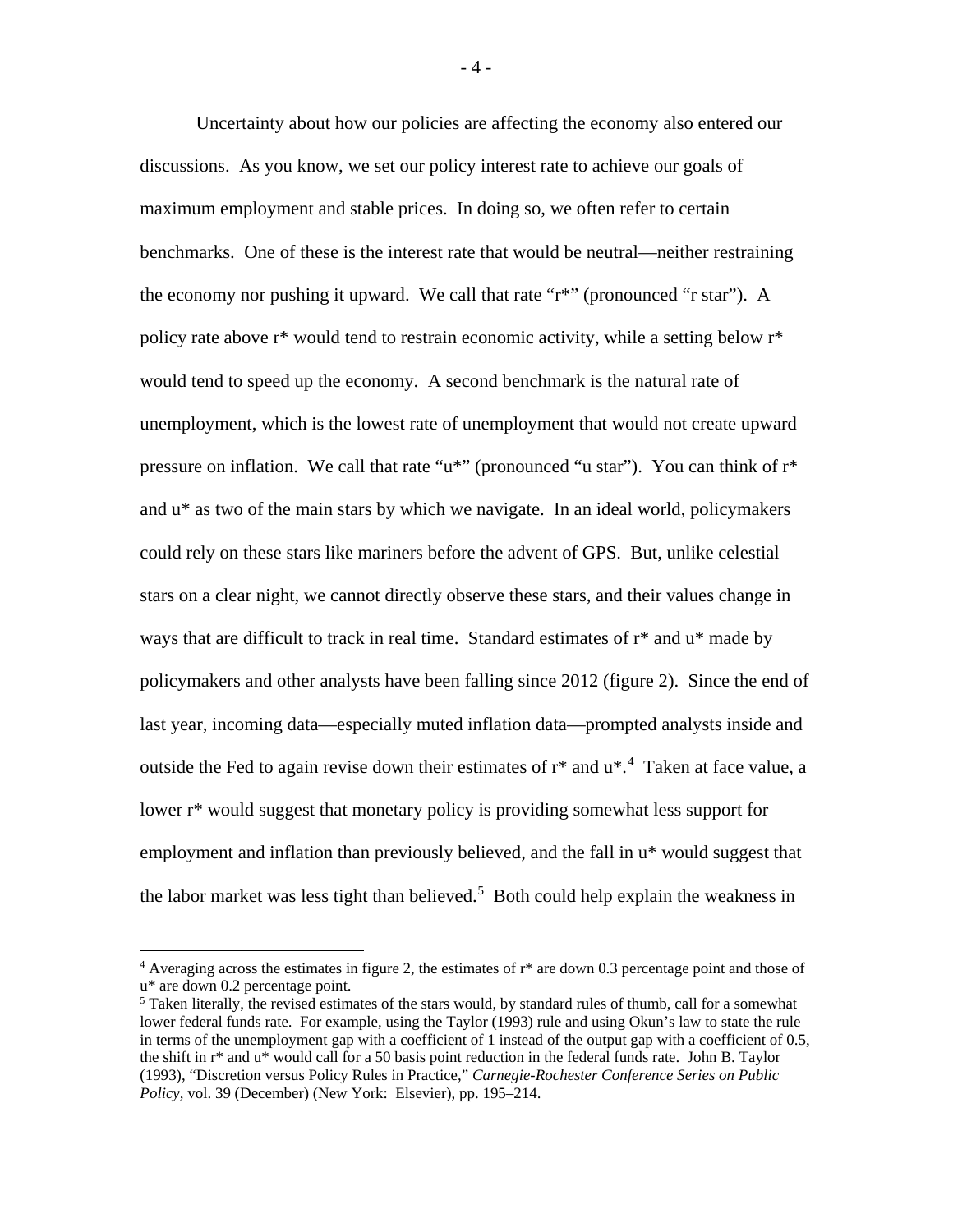inflation. As with the revised jobs data, these revised estimates of the stars were not a game changer for policy, but they provided another reason why a somewhat lower setting of our policy interest rate might be appropriate.

How did we add up all of these considerations? To help keep the U.S. economy strong in the face of global developments and to provide some insurance against ongoing risks, we progressively eased the stance of monetary policy over the course of the year. First, we signaled that increases in our short-term interest rate were unlikely. Then, from July to October, we reduced the target range for the federal funds rate by 3/4 percentage point. The full effects of these monetary policy actions will be felt over time, but we believe they are already helping to support consumer and business sentiment and boosting spending in interest-sensitive sectors, such as housing and consumer durable goods.

We see the current stance of monetary policy as likely to remain appropriate as long as incoming information about the economy remains broadly consistent with our outlook of moderate economic growth, a strong labor market, and inflation near our symmetric 2 percent objective. Looking ahead, we will be monitoring the effects of our policy actions, along with other information bearing on the outlook, as we assess the appropriate path of the target range for the federal funds rate. Of course, if developments emerge that cause a material reassessment of our outlook, we would respond accordingly. Policy is not on a preset course.

I will wrap up with two areas where we have an opportunity to build on our gains.

- 5 -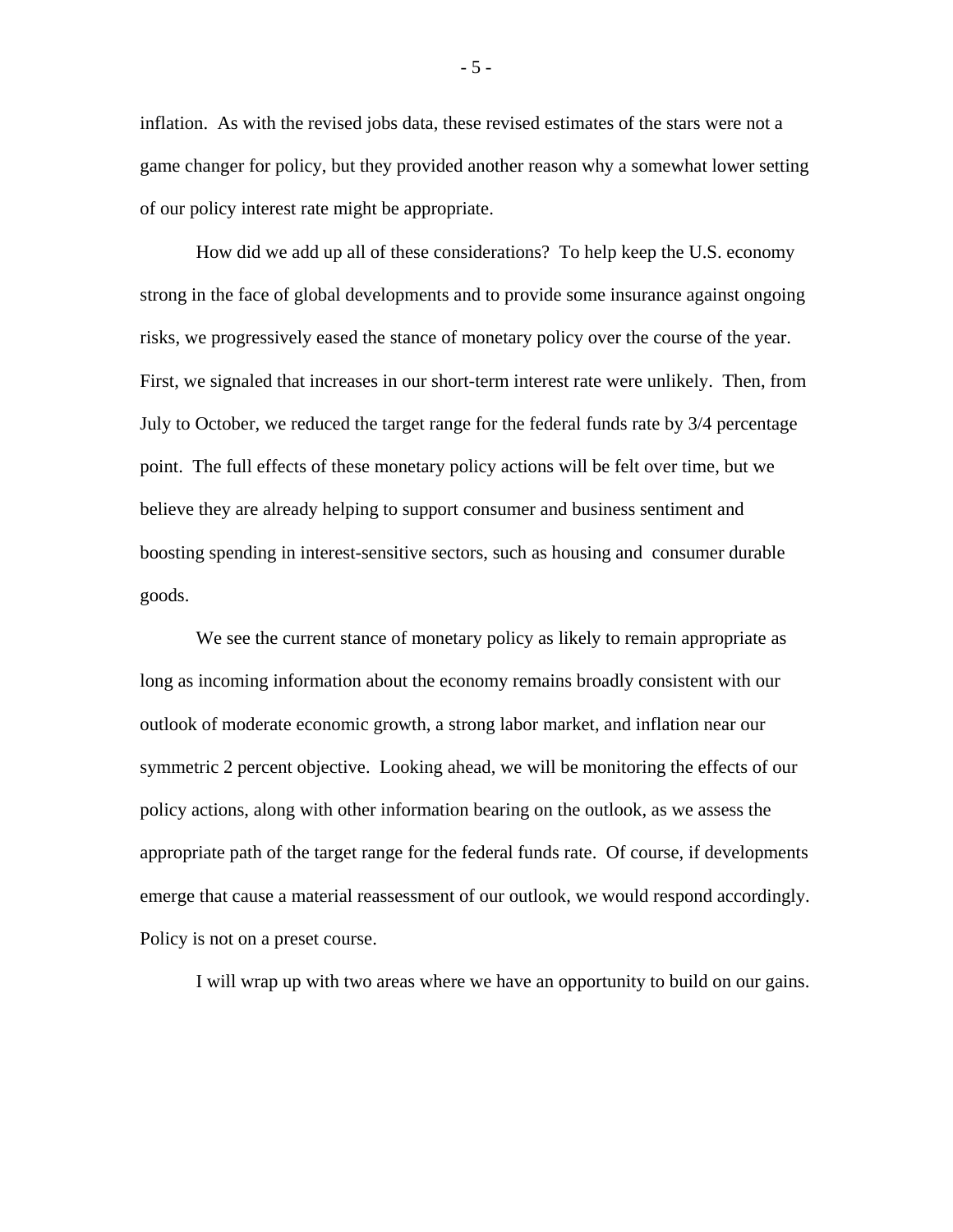#### **A Sustained Return of Inflation to 2 percent**

For many years as the economy recovered from the Great Recession, inflation averaged around 1.5 percent—below our 2 percent objective (figure 3). We had long expected that inflation would gradually rise as the expansion continued, and, as I noted, both overall and core inflation ran at rates consistent with our goal for much of 2018. But this year, inflation is again running below 2 percent.

It is reasonable to ask why inflation running somewhat below 2 percent is a big deal. We have heard a lot about inflation at our *Fed Listens* events. People are concerned about the rising cost of medical care, of housing, and of college, but nobody seems to be complaining about overall inflation running below 2 percent. Even central bankers are not concerned about any particular minor fluctuation in inflation.

Around the world, however, we have seen that inflation running persistently below target can lead to an unhealthy dynamic in which inflation expectations drift down, pulling actual inflation further down. Lower inflation can, in turn, pull interest rates to ever-lower levels. The experience of Japan, and now the euro area, suggests that this dynamic is very difficult to reverse, and once under way, it can make it harder for a central bank to support its economy by further lowering interest rates. That is why it is essential that we at the Fed use our tools to make sure that we do not permit an unhealthy downward drift in inflation expectations and inflation. We are strongly committed to symmetrically and sustainably achieving our 2 percent inflation objective so that in making long-term plans, households and businesses can reasonably expect 2 percent inflation over time.

#### - 6 -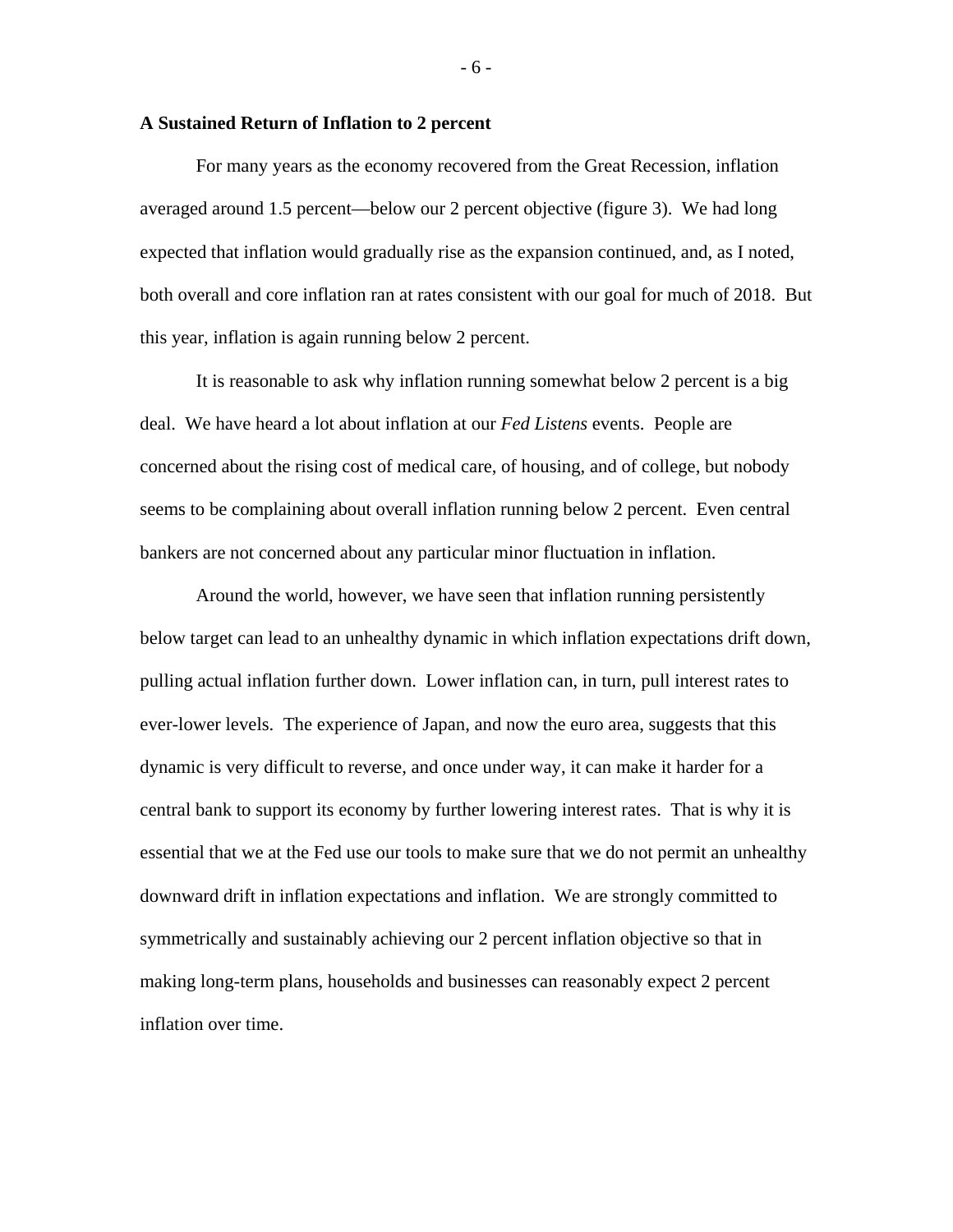### **Spreading the Benefits of Employment**

Many people at our *Fed Listens* events have told us that this long expansion is now benefiting low- and middle-income communities to a degree that has not been felt for many years. We have heard about companies, communities, and schools working together to help employees build skills—and of employers working creatively to structure jobs so that employees can do their jobs while coping with the demands of family and life beyond the workplace. We have heard that many people who in the past struggled to stay in the workforce are now working and adding new and better chapters to their lives. These stories show clearly in the job market data. Employment gains have been broad based across all racial and ethnic groups and all levels of educational attainment as well as among people with disabilities (figure 4).

The strong labor market is also encouraging more people in their prime working years—ages 25 to 54—to rejoin or remain in the labor force, meaning that they either have a job or are actively looking for one. This is a welcome development. For several decades up until the mid-1990s, the share of prime-age people in the labor force rose, as an influx of women more than offset some decline in male participation. In the mid-1990s, however, prime-age participation began to fall, and the drop-off became steeper in the Great Recession and the early years of the recovery (figure 5). Between 2007 and 2013, falling participation by both men and women contributed to a 2 percentage point overall decline. Our falling participation rate stands out among advanced economies. While the United States was roughly in the middle of the pack among 32 economies as of 1995, in 2018 we ranked near the bottom (figure 6). Fortunately, in the strong job market since 2014, prime-age participation has been staging a comeback. So far, we have made

- 7 -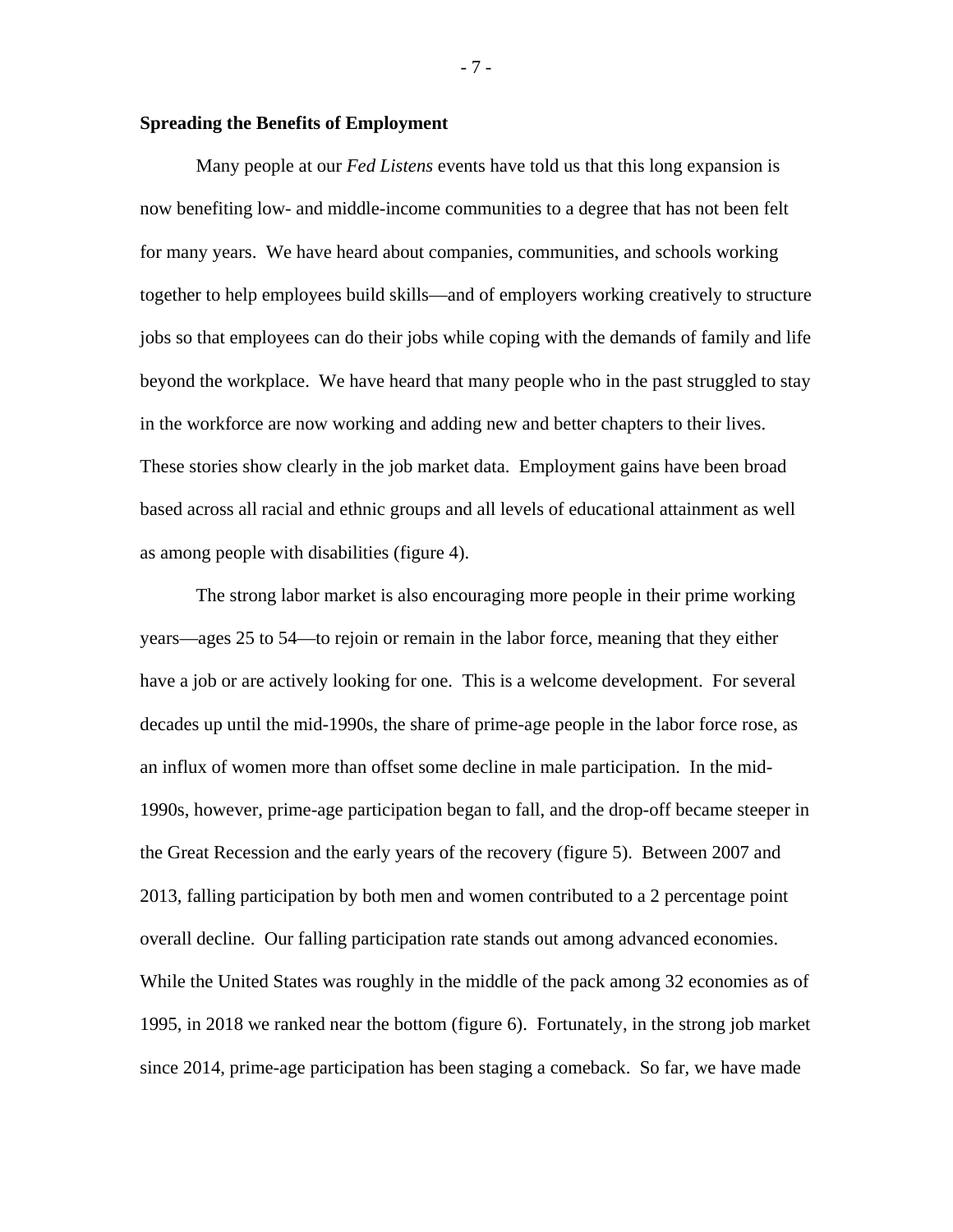up more than half the loss in the Great Recession, which translates to almost 2 million more people in the labor force. But prime age participation could be still higher.

Income growth of low- and middle-income households has shown a pattern similar to that of participation, with two decades of disappointing news turning to better news during the past few years. According to Census data, inflation-adjusted incomes for the lowest 20 percent of households declined slightly over the two decades through 2014, and income for the middle 20 percent rose only modestly. Since then, incomes for these groups have risen more rapidly, as wage growth has picked up—and picked up most for the lower-paying jobs (figure 7).

Recent years' data paint a hopeful picture of more people in their prime years in the workforce and wages rising for low- and middle-income workers. But as the people at our *Fed Listens* events emphasized, this is just a start: There is still plenty of room for building on these gains. The Fed can play a role in this effort by steadfastly pursuing our goals of maximum employment and price stability. The research literature suggests a variety of policies, beyond the scope of monetary policy, that could spur further progress by better preparing people to meet the challenges of technological innovation and global competition and by supporting and rewarding labor force participation.<sup>[6](#page-8-0)</sup> These policies could bring immense benefits both to the lives of workers and families directly affected and to the strength of the economy overall. Of course, the task of evaluating the costs and benefits of these policies falls to our elected representatives.

- 8 -

<span id="page-8-0"></span> <sup>6</sup> Francesco Grigoli, Zsóka Kóczán, and Petia Topalova (2018), "Labor Force Participation in Advanced Economies: Drivers and Prospects," chapter 2 in International Monetary Fund, *World Economic Outlook* (Washington: IMF, April), pp. 1–58, [https://www.elibrary.imf.org/view/IMF081/24892-](https://www.elibrary.imf.org/view/IMF081/24892-9781484338278/24892-9781484338278/binaries/9781484338278_Chapter_2-Labor_Force_Participation_in_Advanced_Economies-Drivers_and_Prospects.pdf) [9781484338278/24892-9781484338278/binaries/9781484338278\\_Chapter\\_2-](https://www.elibrary.imf.org/view/IMF081/24892-9781484338278/24892-9781484338278/binaries/9781484338278_Chapter_2-Labor_Force_Participation_in_Advanced_Economies-Drivers_and_Prospects.pdf) Labor Force Participation in Advanced Economies-Drivers and Prospects.pdf.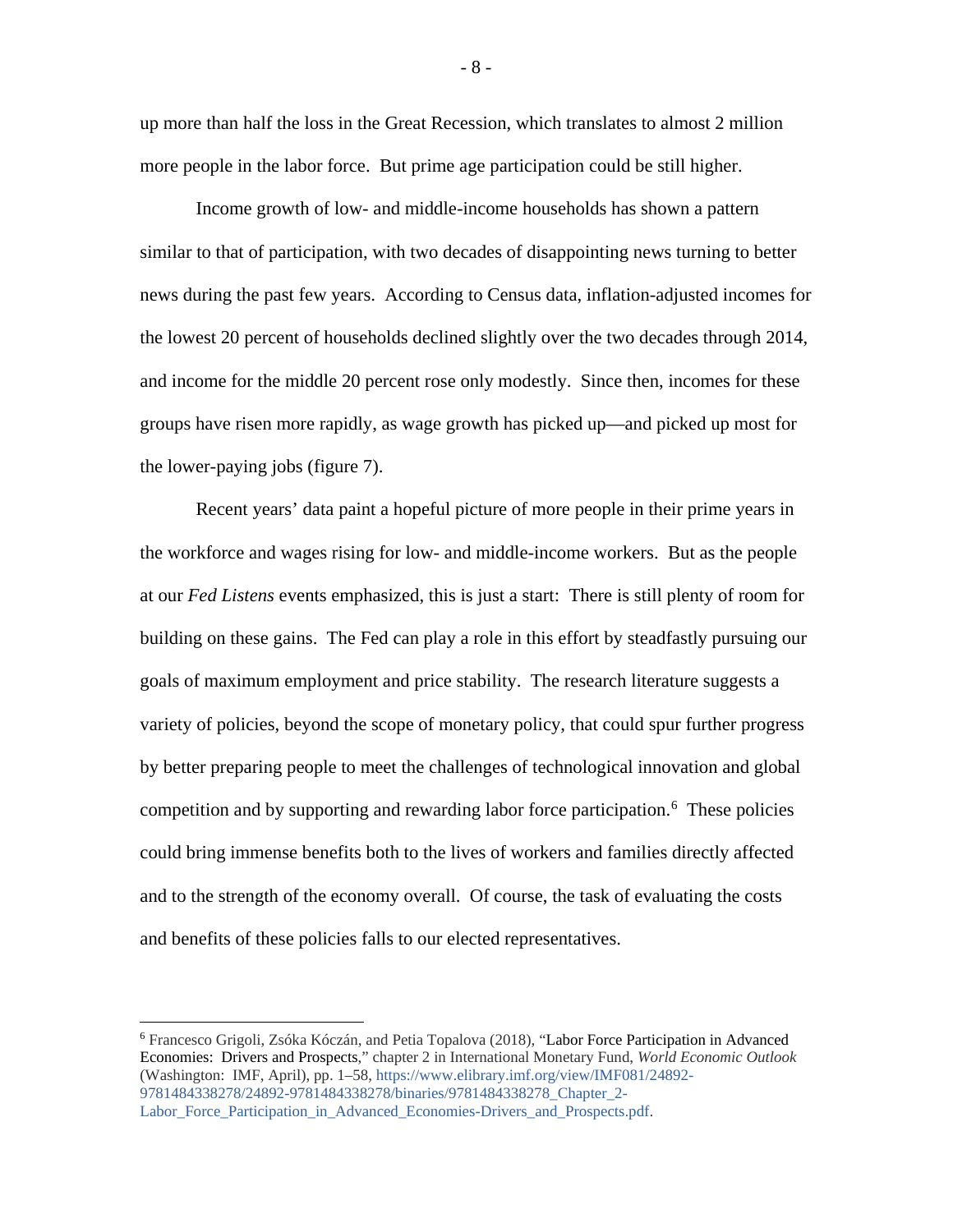## **Conclusion**

Monetary policy is now well positioned to support a strong labor market and return inflation decisively to our symmetric 2 percent objective. If the outlook changes materially, policy will change as well. At this point in the long expansion, I see the glass as much more than half full. With the right policies, we can fill it further, building on the gains so far and spreading the benefits more broadly to all Americans.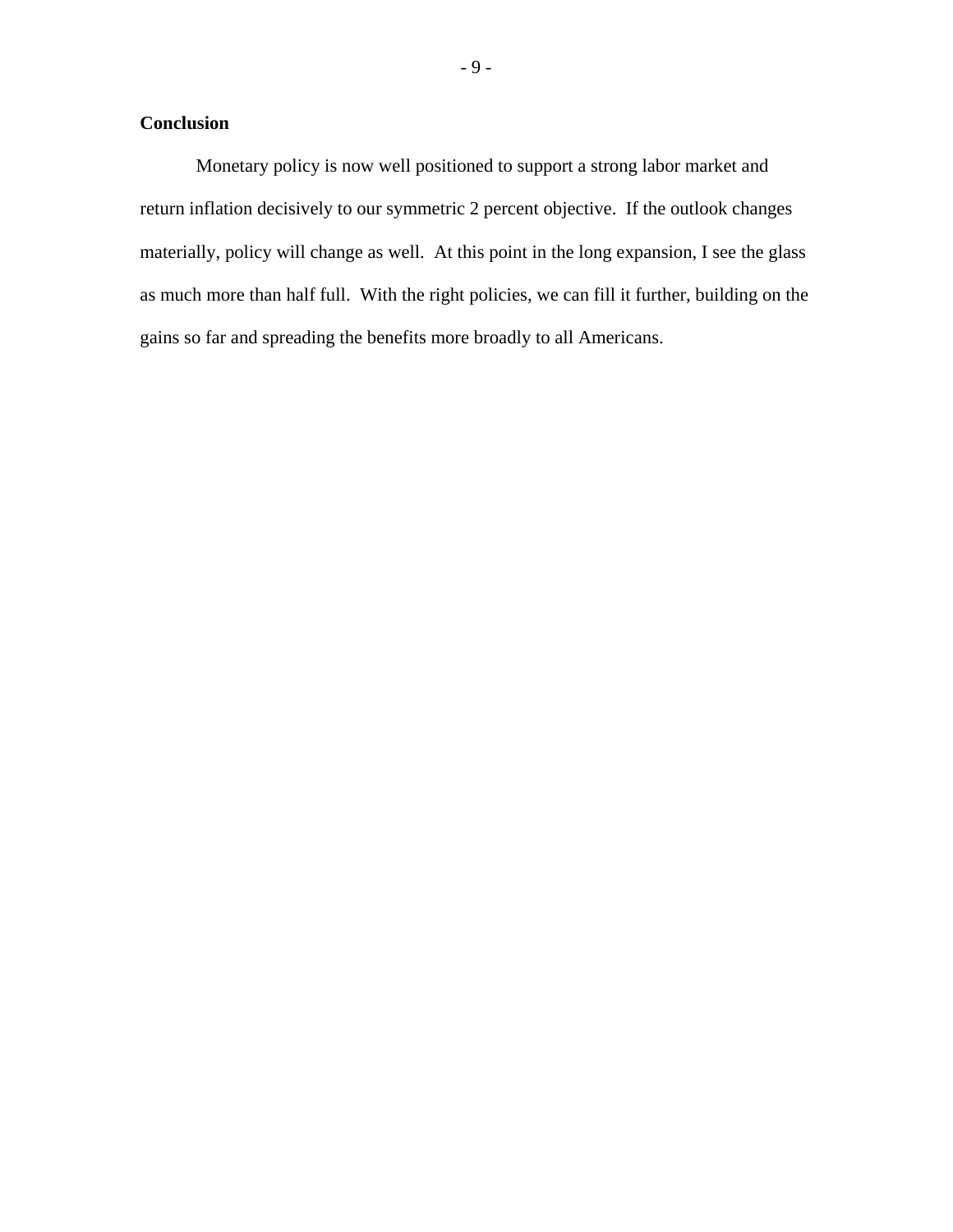# **Building on the Gains From the Long Expansion**

Jerome H. Powell

# Chair

Board of Governors of the Federal Reserve System atAnnual Meeting of the Greater Providence Chamber of Commerce

Providence, Rhode Island

For release at 7:00 p.m. EST November 25, 2019

Board of Governors of the Federal Reserve System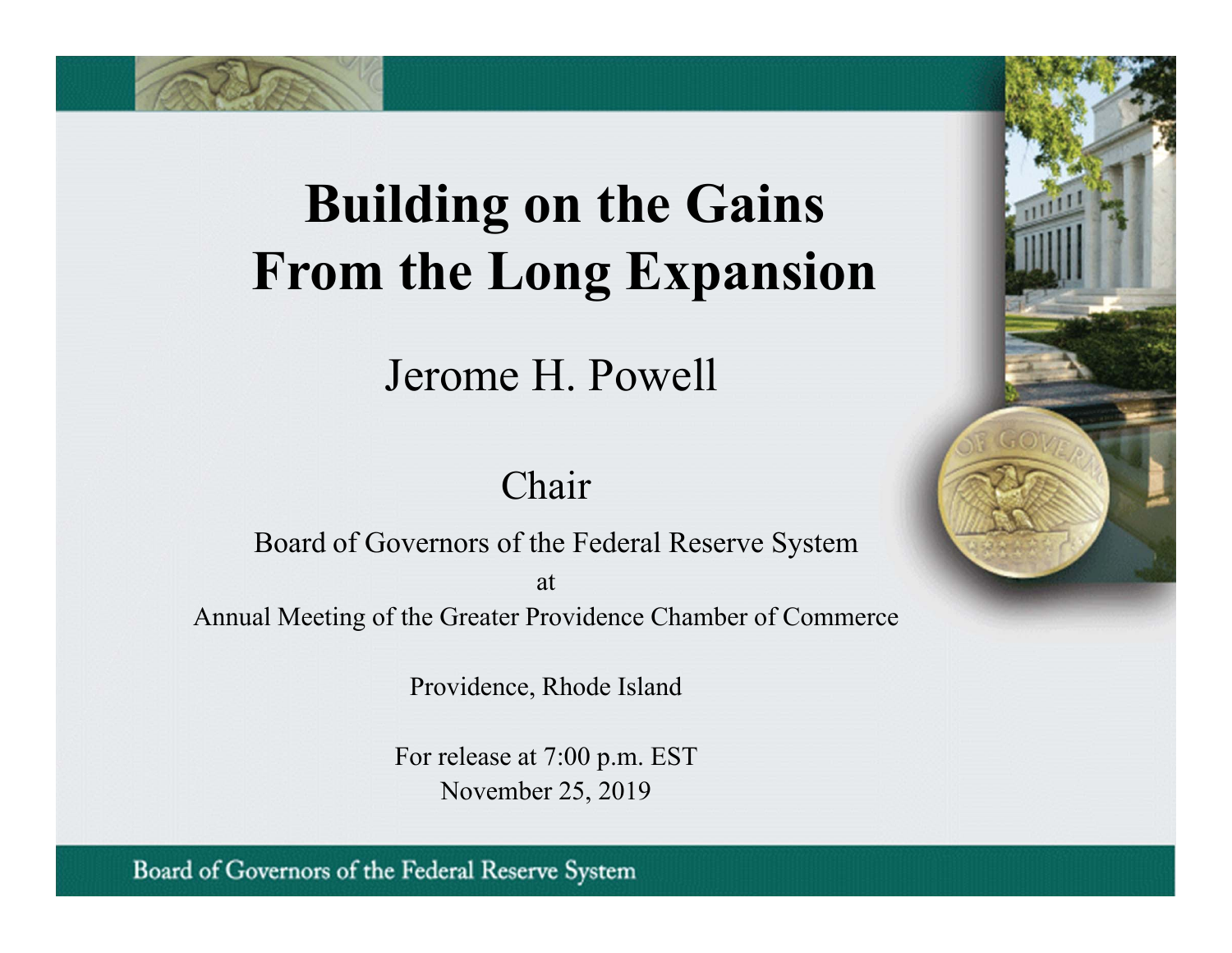



 Note: Data are from the Survey of Professional Forecasters (SPF) projections as of November 2018 and as of November 2019. GDP is gross domestic product; PCE is personal consumption expenditures; core PCE excludes food and energy items. GDP growth and inflation projections are four−quarter percent changes through 2019:Q4; theunemployment rate projection is for 2019:Q4.

 Source: Federal Reserve Bank of Philadelphia, Survey of Professional Forecasters (retrieved from https://www.philadelphiafed.org/research−and−data/real−time−center/survey−of−professional−forecasters), and Real−Time Data Set: Full−Time Series History (retrieved from https://www.philadelphiafed.org/research−and−data/real−time−center/real−time−data).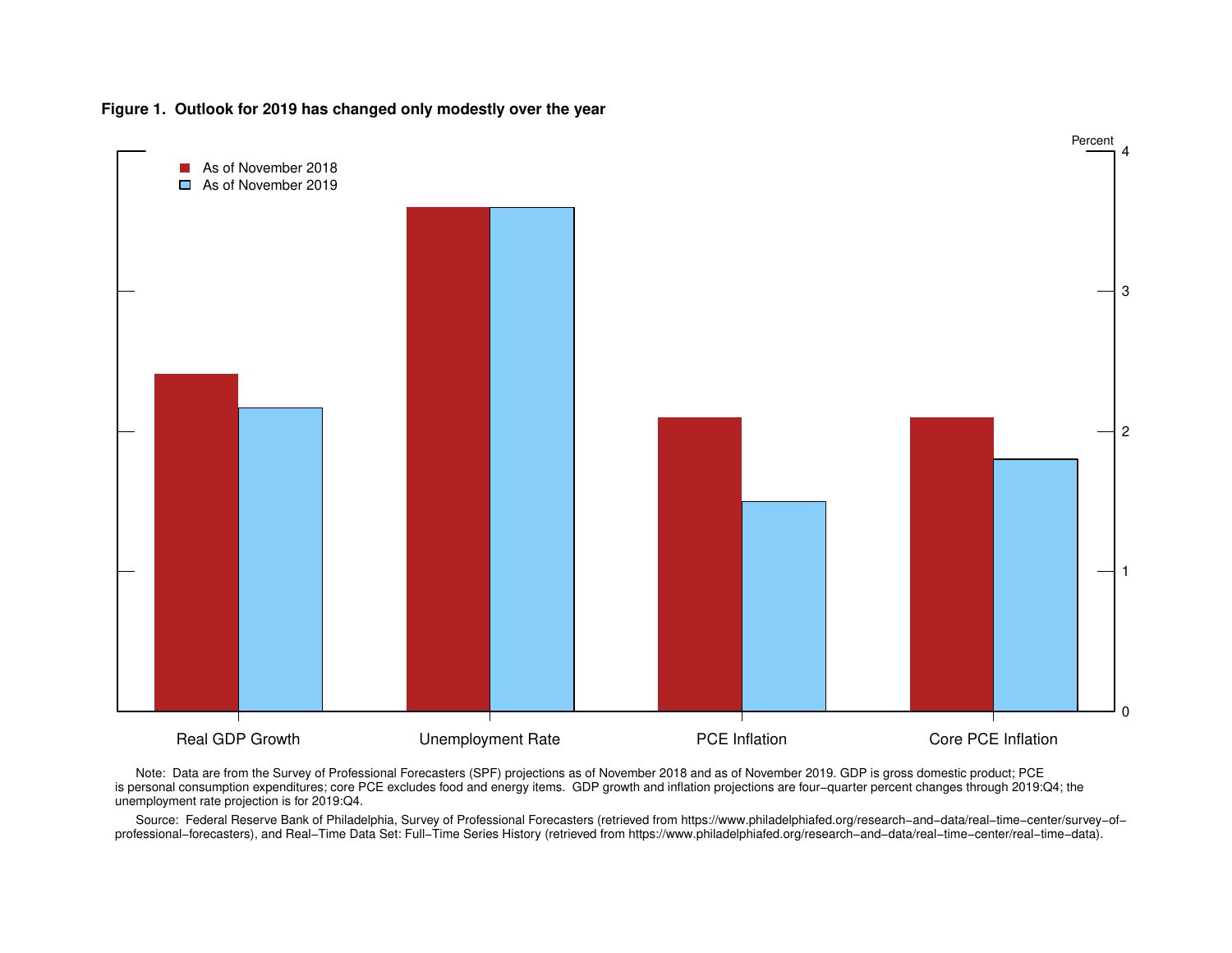**Figure 2. Estimates of the neutral rate of interest and the natural rate of unemployment have been falling**

 $FOMC$  - Blue Chip  $\cdot \cdot$  CBO



 Note: The Federal Open Market Committee (FOMC) data are quarterly, extend through September 2019, and are projections of these measures over the longer run. The Blue Chip data are biannual, extend through June 2019 for r\* and October 2019 for u\*, and are projections for 6 to 10 years in the future. The CongressionalBudget Office (CBO) data are biannual and extend through August 2019. For the left panel, the projections are for 10 years in the future; the right panel shows the natural rate projection for the current quarter at the time of the projection. The neutral real interest rate is the 3–month Treasury bill rate projection (CBO) or the federal funds rate projection (FOMC and Blue Chip) minus the source's inflation projection.

 Source: For FOMC, Summary of Economic Projections, available on the Board's website at https://www.federalreserve.gov/monetarypolicy/fomccalendars.htm; for Blue Chip, Wolters Kluwer, Blue Chip Economic Indicators and Blue Chip Financial Forecasts; for CBO, Congressional Budget Office (The Budget andEconomic Outlook) and Federal Reserve Bank of St. Louis (ALFRED).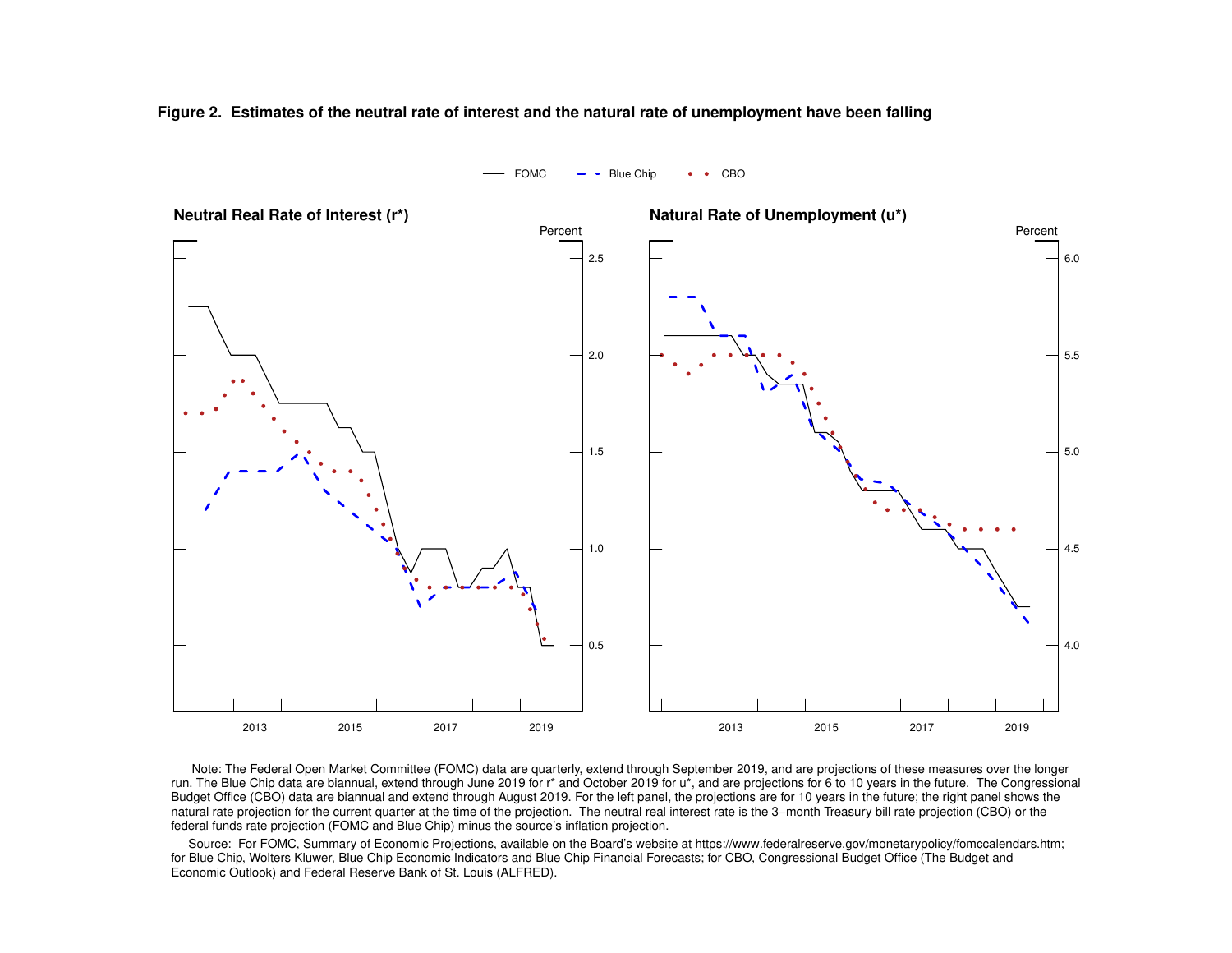

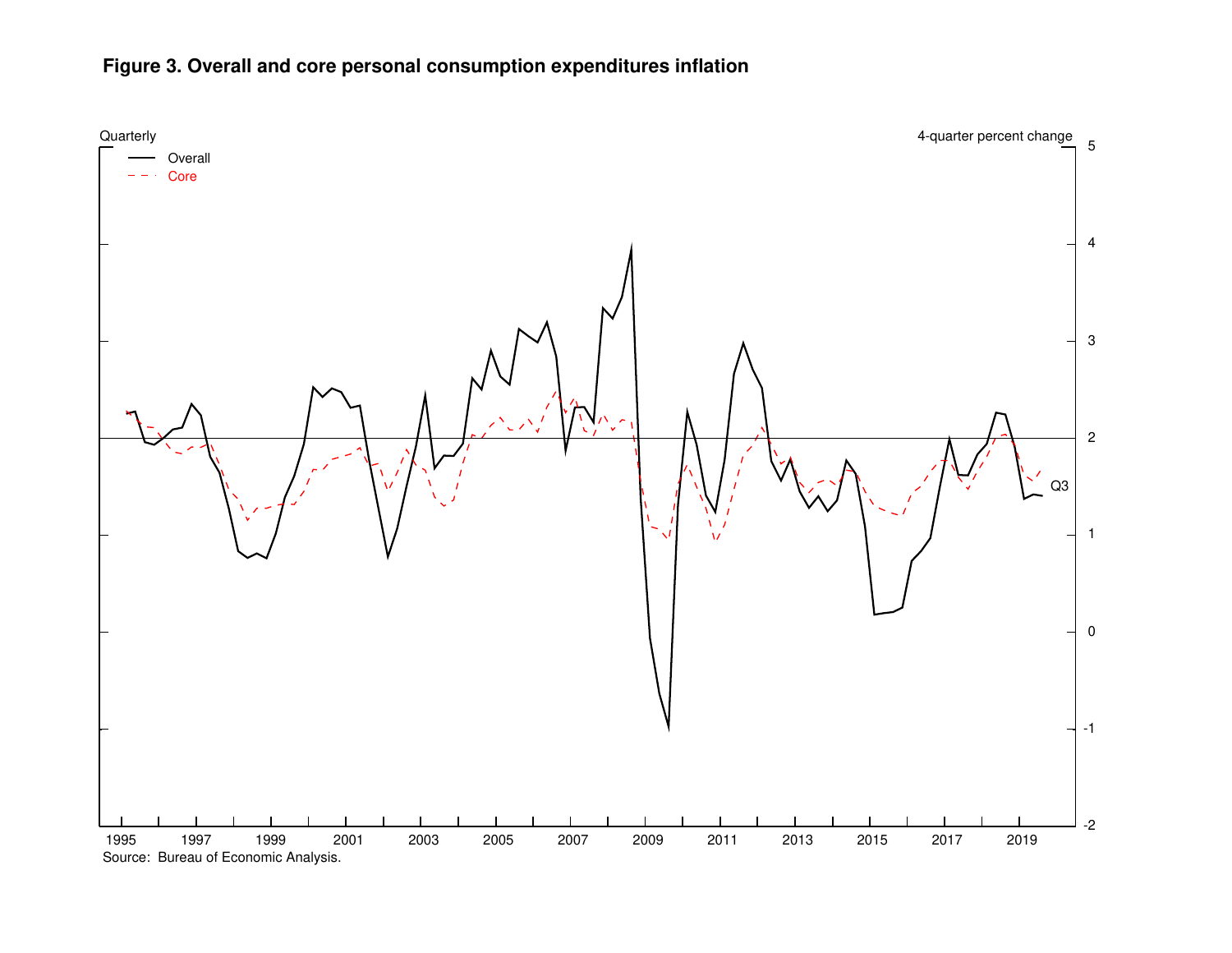# **Figure 4. Declines in the unemployment rate have been widespread in the current expansion**



Source: Bureau of Labor Statistics.

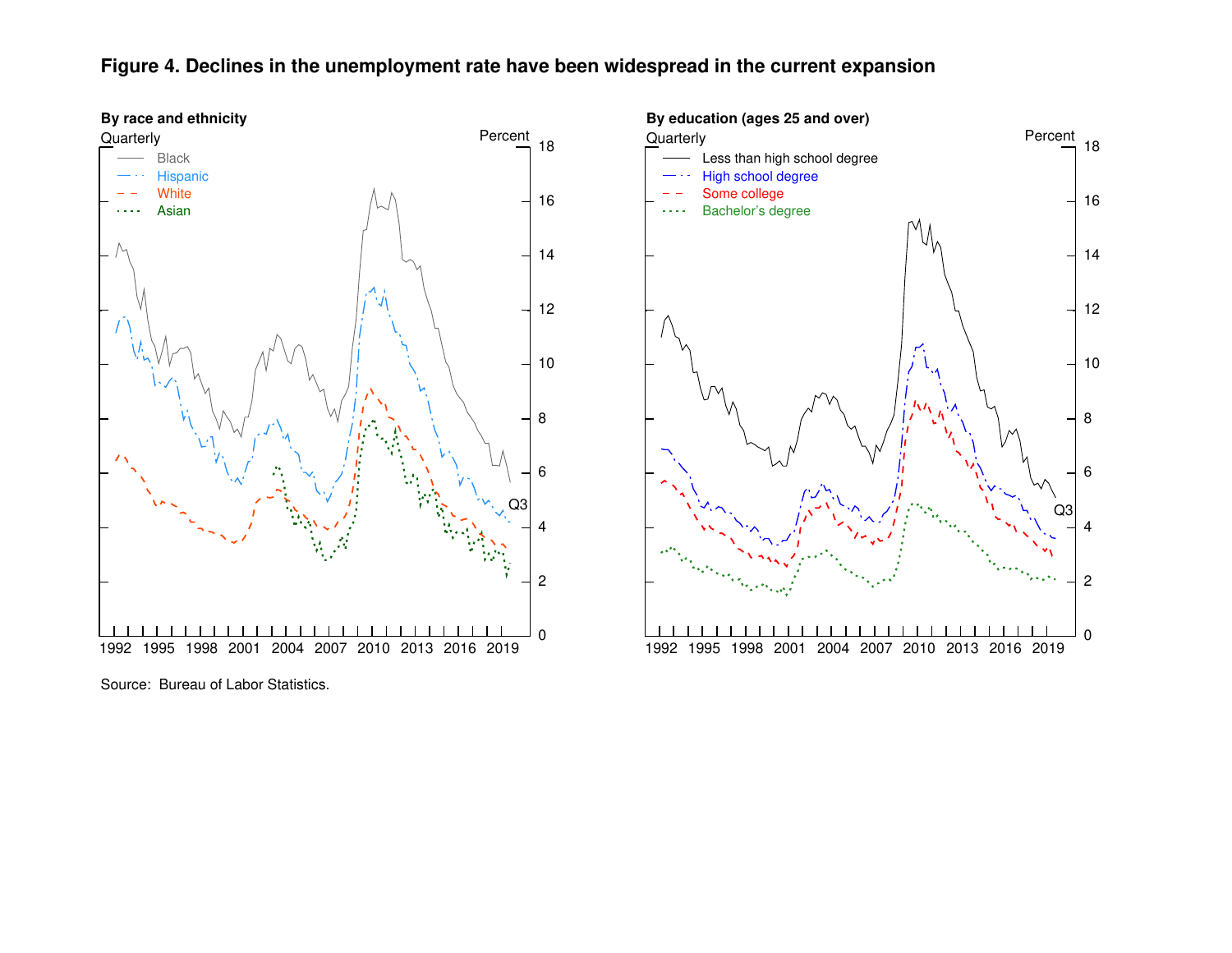



72

73

74

75

76

Q3

77

Source: Bureau of Labor Statistics.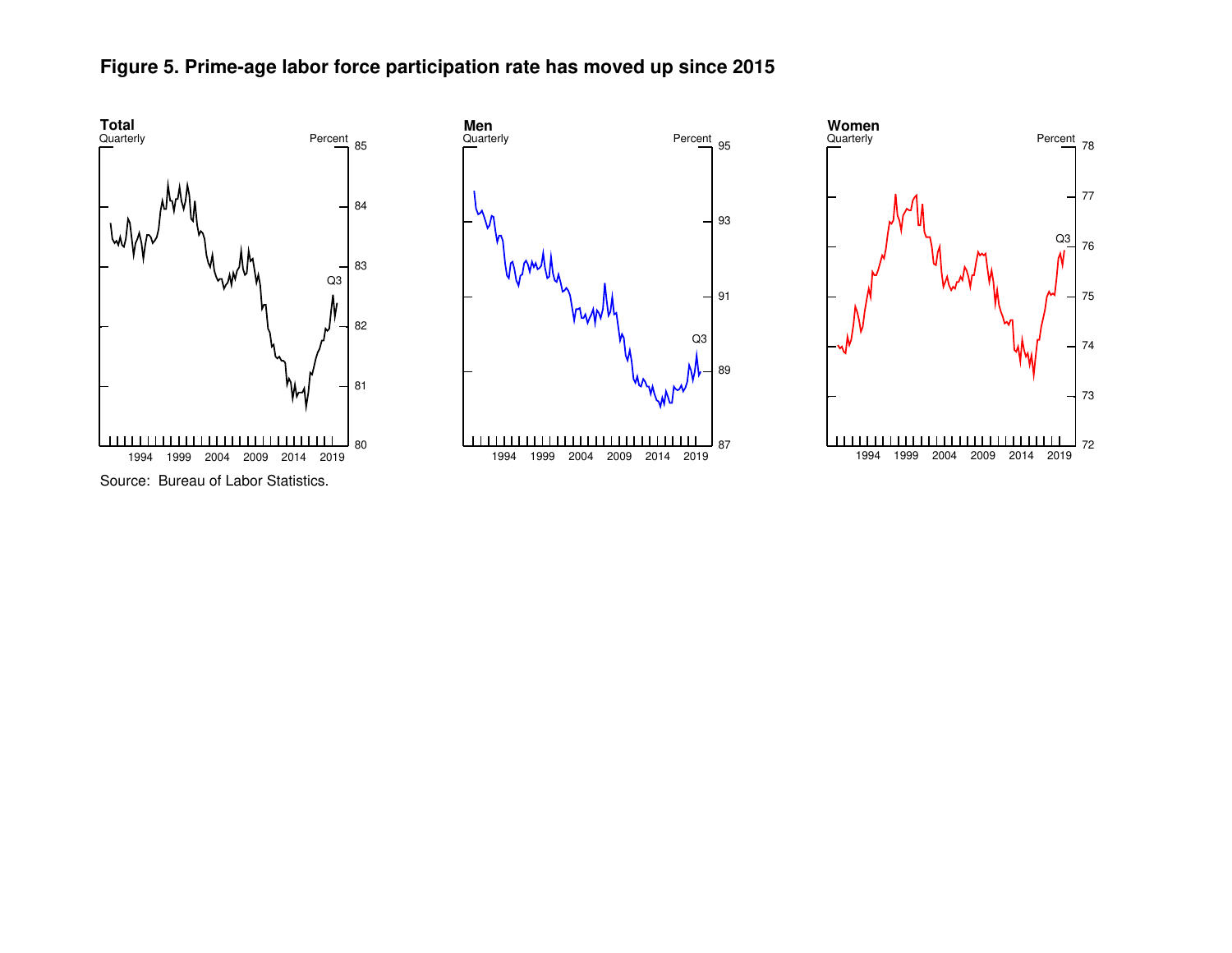

# **Figure 6. U.S. prime-age labor force participation rate now lags many other economies**

Note: The 2018 bar and 1995 dot series are red for the United States.

Source: Organisation for Economic Co-operation and Development, "Labour Force Statistics by Sex and Age - Indicators," OECD.Stat, https://stats.oecd.org/Index.aspx?DataSetCode=LFS\_SEXAGE\_I\_R (accessed on November 25, 2019).